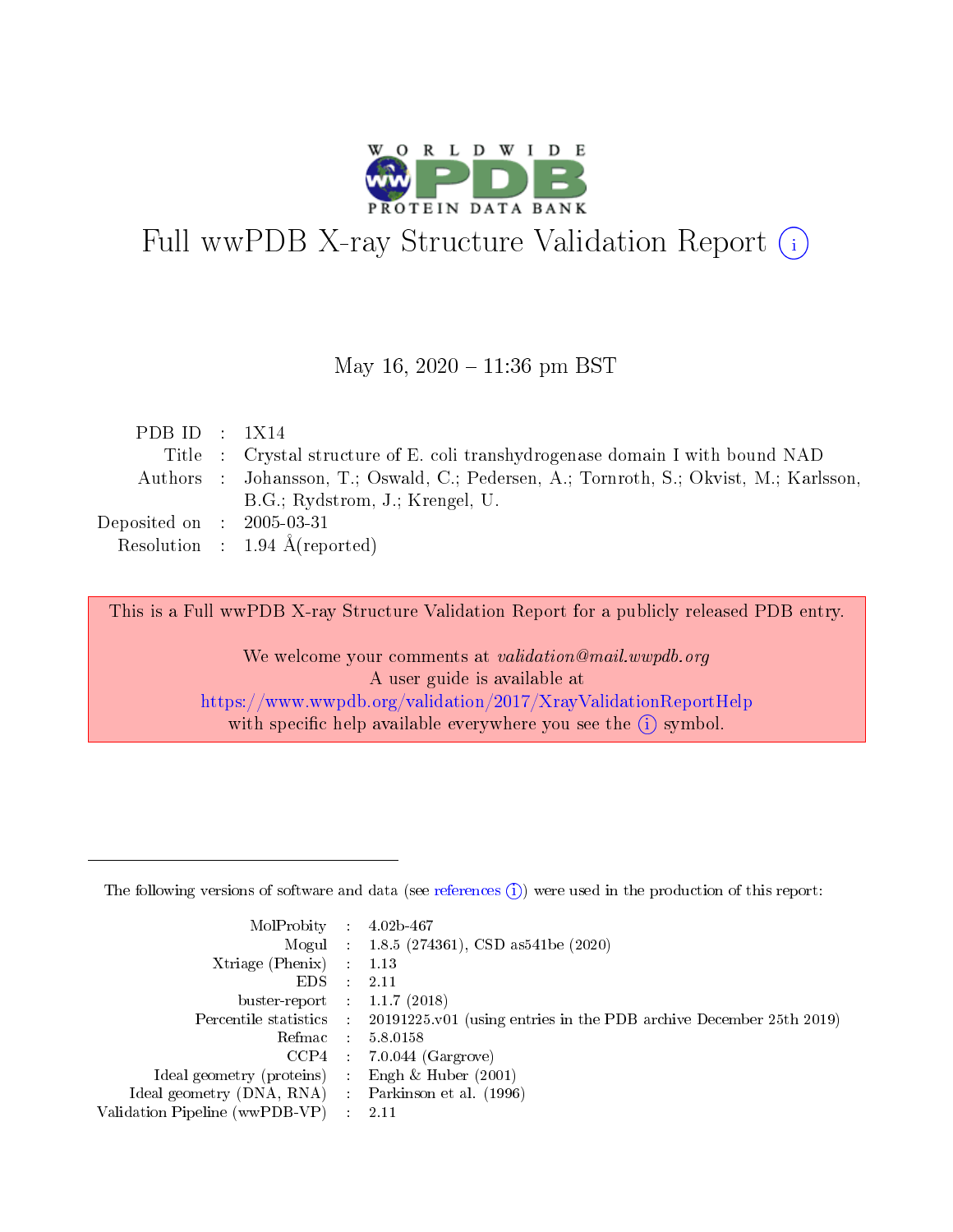# 1 [O](https://www.wwpdb.org/validation/2017/XrayValidationReportHelp#overall_quality)verall quality at a glance  $(i)$

The following experimental techniques were used to determine the structure: X-RAY DIFFRACTION

The reported resolution of this entry is 1.94 Å.

Percentile scores (ranging between 0-100) for global validation metrics of the entry are shown in the following graphic. The table shows the number of entries on which the scores are based.



| Metric                | Whole archive<br>$(\#\mathrm{Entries})$ | Similar resolution<br>$(\#\text{Entries}, \text{resolution range}(\textup{\AA}))$ |  |  |
|-----------------------|-----------------------------------------|-----------------------------------------------------------------------------------|--|--|
| $R_{free}$            | 130704                                  | $4310(1.96-1.92)$                                                                 |  |  |
| Clashscore            | 141614                                  | $1023(1.94-1.94)$                                                                 |  |  |
| Ramachandran outliers | 138981                                  | $1007(1.94-1.94)$                                                                 |  |  |
| Sidechain outliers    | 138945                                  | $1007(1.94-1.94)$                                                                 |  |  |
| RSRZ outliers         | 127900                                  | $4250(1.96-1.92)$                                                                 |  |  |

The table below summarises the geometric issues observed across the polymeric chains and their fit to the electron density. The red, orange, yellow and green segments on the lower bar indicate the fraction of residues that contain outliers for  $>=3, 2, 1$  and 0 types of geometric quality criteria respectively. A grey segment represents the fraction of residues that are not modelled. The numeric value for each fraction is indicated below the corresponding segment, with a dot representing fractions  $\epsilon=5\%$  The upper red bar (where present) indicates the fraction of residues that have poor fit to the electron density. The numeric value is given above the bar.

| Mol | $Chain$ Length | Quality of chain |     |    |
|-----|----------------|------------------|-----|----|
|     | 401            | 5%<br>81%        | 10% | 9% |
|     | 401            | 4%<br>77%        | 12% | 9% |

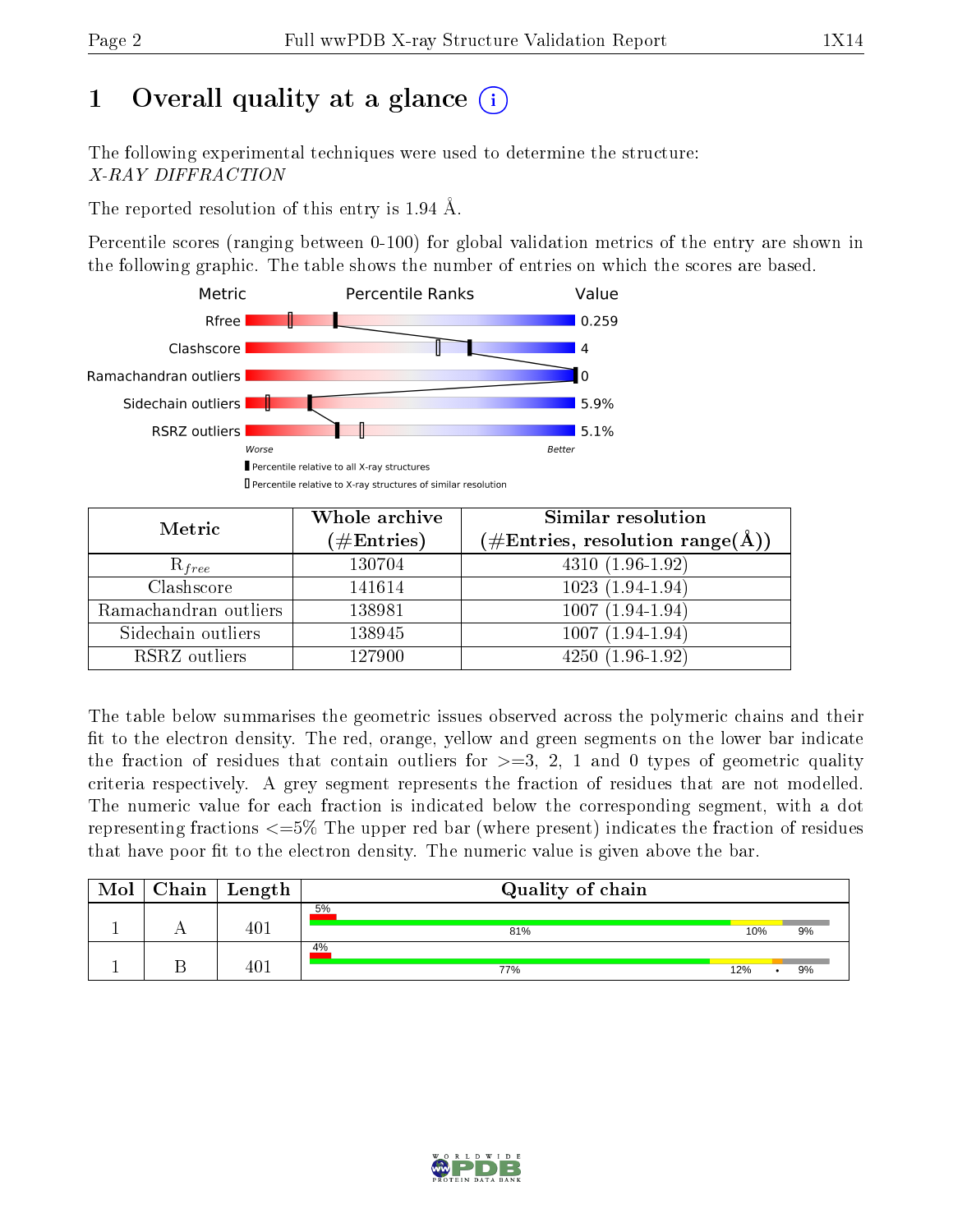# 2 Entry composition  $\left( \cdot \right)$

There are 3 unique types of molecules in this entry. The entry contains 5673 atoms, of which 0 are hydrogens and 0 are deuteriums.

In the tables below, the ZeroOcc column contains the number of atoms modelled with zero occupancy, the AltConf column contains the number of residues with at least one atom in alternate conformation and the Trace column contains the number of residues modelled with at most 2 atoms.

| Mol |  | Chain   Residues | Atoms           |             |  |         |      | $\text{ZeroOcc}$   AltConf   Trace |  |  |
|-----|--|------------------|-----------------|-------------|--|---------|------|------------------------------------|--|--|
|     |  | 366              |                 | Total C N O |  |         |      |                                    |  |  |
|     |  | 2734             | 1734 463 525 12 |             |  |         |      |                                    |  |  |
|     |  | 364              |                 | Total C N O |  |         |      |                                    |  |  |
|     |  |                  | 2728            | 1729        |  | 466 521 | - 12 |                                    |  |  |

• Molecule 1 is a protein called  $NAD(P)$  transhydrogenase subunit alpha.

| Chain            | Residue | Modelled   | Actual | Comment               | Reference         |
|------------------|---------|------------|--------|-----------------------|-------------------|
| A                | 994     | MET        |        | EXPRESSION TAG        | <b>UNP P07001</b> |
| A                | 995     | <b>HIS</b> |        | <b>EXPRESSION TAG</b> | <b>UNP P07001</b> |
| А                | 996     | <b>HIS</b> |        | <b>EXPRESSION TAG</b> | <b>UNP P07001</b> |
| А                | 997     | HIS        |        | <b>EXPRESSION TAG</b> | <b>UNP P07001</b> |
| A                | 998     | <b>HIS</b> |        | <b>EXPRESSION TAG</b> | <b>UNP P07001</b> |
| А                | 999     | HIS        |        | <b>EXPRESSION TAG</b> | <b>UNP P07001</b> |
| A                | 1000    | <b>HIS</b> |        | <b>EXPRESSION TAG</b> | <b>UNP P07001</b> |
| A                | 1001    | <b>GLY</b> |        | EXPRESSION TAG        | <b>UNP P07001</b> |
| B                | 994     | MET        |        | <b>EXPRESSION TAG</b> | <b>UNP P07001</b> |
| $\boldsymbol{B}$ | 995     | <b>HIS</b> |        | <b>EXPRESSION TAG</b> | <b>UNP P07001</b> |
| Β                | 996     | <b>HIS</b> |        | EXPRESSION TAG        | <b>UNP P07001</b> |
| B                | 997     | <b>HIS</b> |        | <b>EXPRESSION TAG</b> | <b>UNP P07001</b> |
| B                | 998     | <b>HIS</b> |        | <b>EXPRESSION TAG</b> | <b>UNP P07001</b> |
| B                | 999     | <b>HIS</b> |        | <b>EXPRESSION TAG</b> | <b>UNP P07001</b> |
| Β                | 1000    | HIS        |        | <b>EXPRESSION TAG</b> | <b>UNP P07001</b> |
| B                | 1001    | <b>GLY</b> |        | <b>EXPRESSION TAG</b> | <b>UNP P07001</b> |

There are 16 discrepancies between the modelled and reference sequences:

 Molecule 2 is NICOTINAMIDE-ADENINE-DINUCLEOTIDE (three-letter code: NAD) (formula:  $C_{21}H_{27}N_7O_{14}P_2$ ).

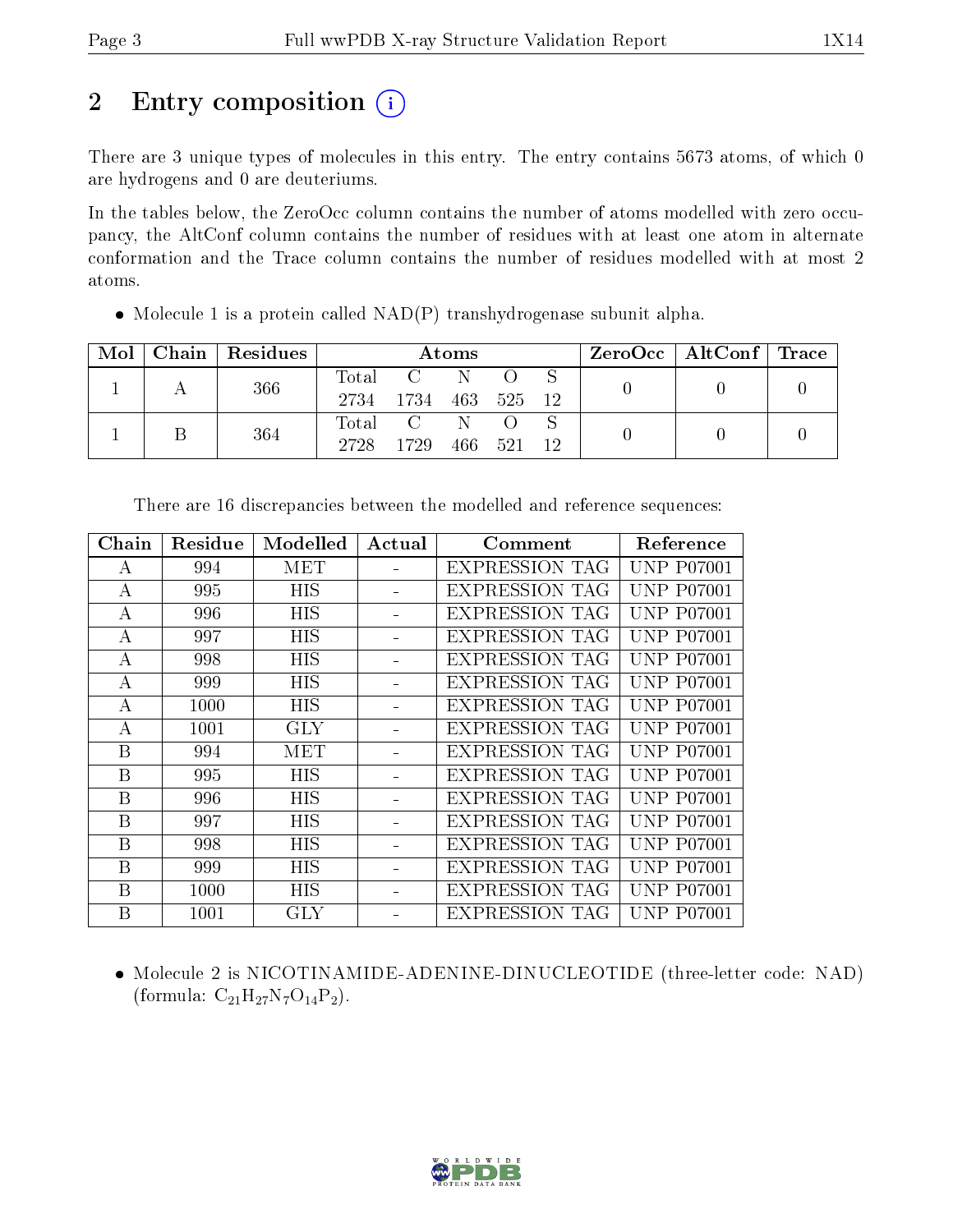

| Mol | Chain   Residues | Atoms       |       |  |  | $ZeroOcc \mid AltConf \mid$ |  |  |
|-----|------------------|-------------|-------|--|--|-----------------------------|--|--|
|     |                  | Total C N O | -21 - |  |  |                             |  |  |

 $\bullet\,$  Molecule 3 is water.

|  | $Mol$   Chain   Residues | Atoms               | $ZeroOcc \   \ AltConf \  $ |
|--|--------------------------|---------------------|-----------------------------|
|  | 69                       | Total O<br>69<br>69 |                             |
|  | 98                       | Total O<br>98<br>98 |                             |

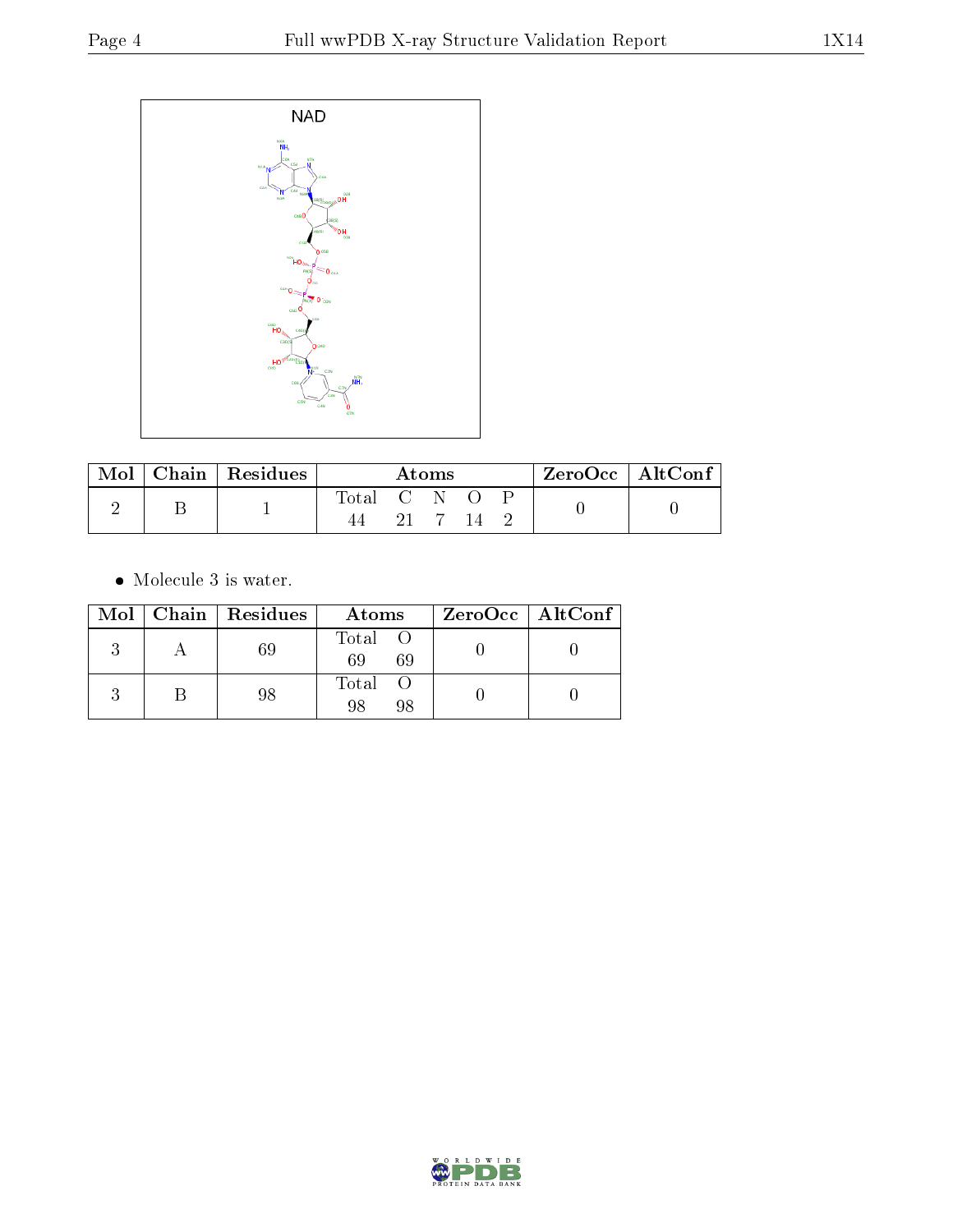# 3 Residue-property plots  $(i)$

These plots are drawn for all protein, RNA and DNA chains in the entry. The first graphic for a chain summarises the proportions of the various outlier classes displayed in the second graphic. The second graphic shows the sequence view annotated by issues in geometry and electron density. Residues are color-coded according to the number of geometric quality criteria for which they contain at least one outlier: green  $= 0$ , yellow  $= 1$ , orange  $= 2$  and red  $= 3$  or more. A red dot above a residue indicates a poor fit to the electron density (RSRZ  $> 2$ ). Stretches of 2 or more consecutive residues without any outlier are shown as a green connector. Residues present in the sample, but not in the model, are shown in grey.

• Molecule 1: NAD(P) transhydrogenase subunit alpha



• Molecule 1: NAD(P) transhydrogenase subunit alpha



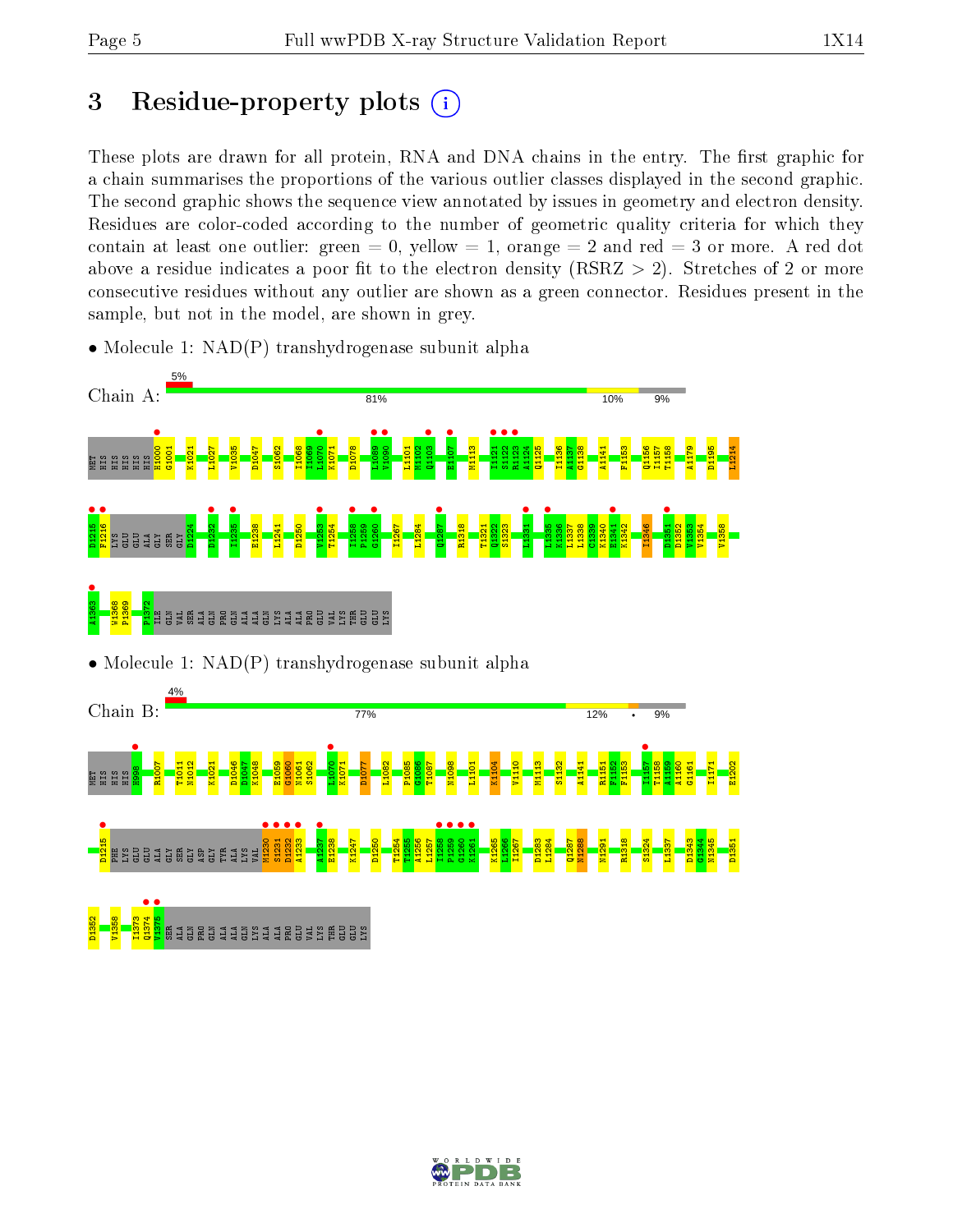# 4 Data and refinement statistics  $(i)$

| Property                                                         | Value                                            | Source     |
|------------------------------------------------------------------|--------------------------------------------------|------------|
| Space group                                                      | P <sub>1</sub>                                   | Depositor  |
| Cell constants                                                   | 38.77Å<br>66.98Å 76.62Å                          |            |
| a, b, c, $\alpha$ , $\beta$ , $\gamma$                           | $80.69^{\circ}$ $80.99^{\circ}$<br>$67.08^\circ$ | Depositor  |
| Resolution $(A)$                                                 | 30.00<br>$-1.94$                                 | Depositor  |
|                                                                  | 29.26<br>$-1.94$                                 | <b>EDS</b> |
| % Data completeness                                              | $94.0(30.00-1.94)$                               | Depositor  |
| (in resolution range)                                            | $94.0(29.26-1.94)$                               | <b>EDS</b> |
| $R_{merge}$                                                      | (Not available)                                  | Depositor  |
| $\mathrm{R}_{sym}$                                               | (Not available)                                  | Depositor  |
| $\langle I/\sigma(I)\rangle^{-1}$                                | $(2.63 \text{ (at } 1.93 \text{\AA})$            | Xtriage    |
| Refinement program                                               | REFMAC 5.1.24                                    | Depositor  |
|                                                                  | 0.204,<br>0.258                                  | Depositor  |
| $R, R_{free}$                                                    | $0.211$ ,<br>0.259                               | DCC        |
| $\mathcal{R}_{free}$ test set                                    | 2576 reflections $(5.00\%)$                      | wwPDB-VP   |
| Wilson B-factor $(A^2)$                                          | 27.8                                             | Xtriage    |
| Anisotropy                                                       | 0.445                                            | Xtriage    |
| Bulk solvent $k_{sol}(\text{e}/\text{A}^3), B_{sol}(\text{A}^2)$ | $0.39$ , 46.4                                    | <b>EDS</b> |
| $L$ -test for twinning <sup>2</sup>                              | $< L >$ = 0.50, $< L^2 >$ = 0.33                 | Xtriage    |
| Estimated twinning fraction                                      | No twinning to report.                           | Xtriage    |
| $F_o, F_c$ correlation                                           | 0.95                                             | <b>EDS</b> |
| Total number of atoms                                            | 5673                                             | wwPDB-VP   |
| Average B, all atoms $(A^2)$                                     | 37.0                                             | wwPDB-VP   |

Xtriage's analysis on translational NCS is as follows: The largest off-origin peak in the Patterson function is  $6.09\%$  of the height of the origin peak. No significant pseudotranslation is detected.

<sup>&</sup>lt;sup>2</sup>Theoretical values of  $\langle |L| \rangle$ ,  $\langle L^2 \rangle$  for acentric reflections are 0.5, 0.333 respectively for untwinned datasets, and 0.375, 0.2 for perfectly twinned datasets.



<span id="page-5-1"></span><span id="page-5-0"></span><sup>1</sup> Intensities estimated from amplitudes.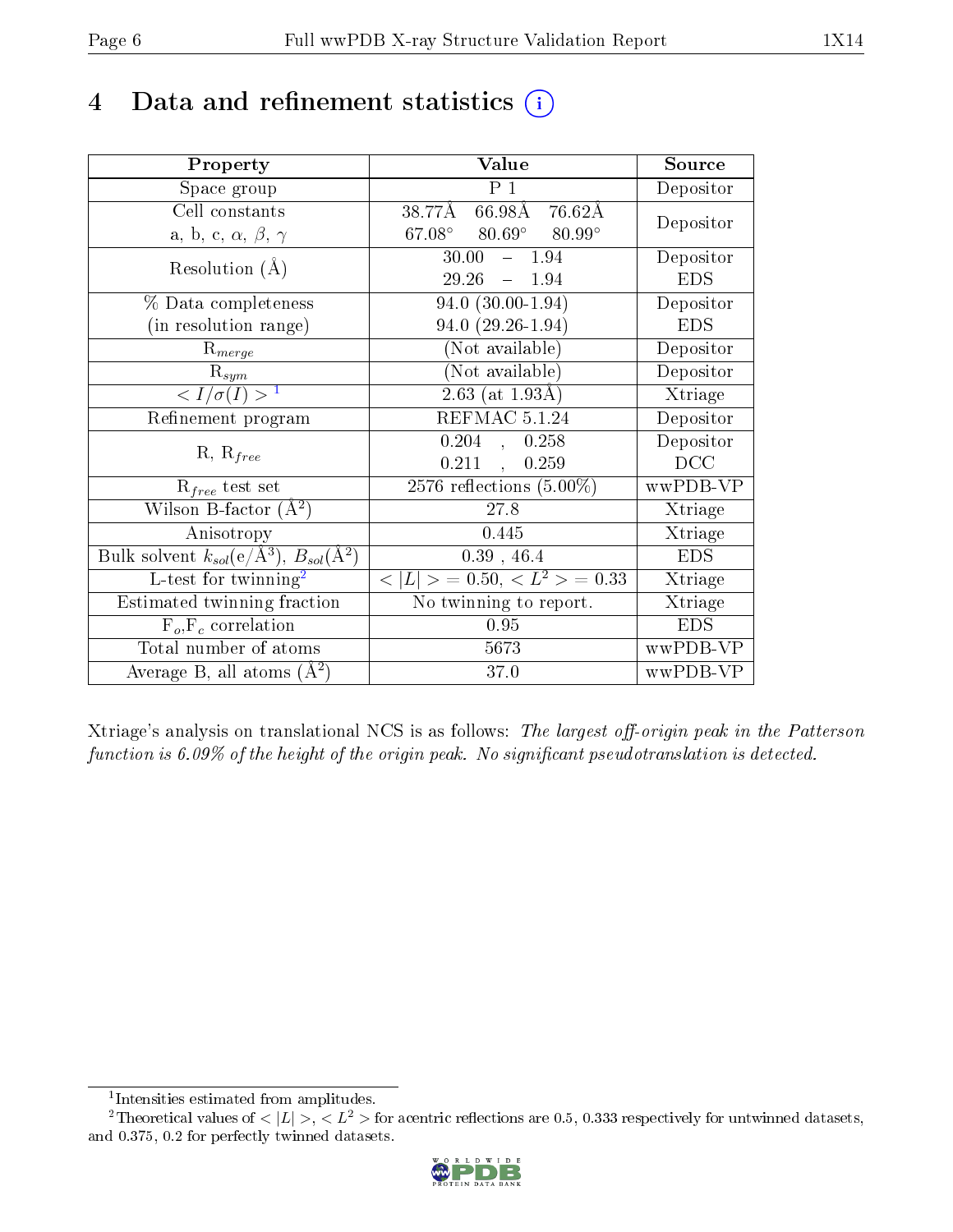# 5 Model quality  $(i)$

### 5.1 Standard geometry  $(i)$

Bond lengths and bond angles in the following residue types are not validated in this section: NAD

The Z score for a bond length (or angle) is the number of standard deviations the observed value is removed from the expected value. A bond length (or angle) with  $|Z| > 5$  is considered an outlier worth inspection. RMSZ is the root-mean-square of all Z scores of the bond lengths (or angles).

| Mol |       |      | Bond lengths       | Bond angles |                    |  |
|-----|-------|------|--------------------|-------------|--------------------|--|
|     | Chain | RMSZ | $\# Z  > 5$        | RMSZ        | # $ Z  > 5$        |  |
|     |       | 0.79 | $1/2778$ $(0.0\%)$ | 0.90        | $7/3774$ $(0.2\%)$ |  |
|     |       | 0.89 | $1/2772(0.0\%)$    | 0.89        | $7/3766$ $(0.2\%)$ |  |
| All | ΑH    | 0.84 | $2/5550(0.0\%)$    | 0.89        | $14/7540(0.2\%)$   |  |

Chiral center outliers are detected by calculating the chiral volume of a chiral center and verifying if the center is modelled as a planar moiety or with the opposite hand.A planarity outlier is detected by checking planarity of atoms in a peptide group, atoms in a mainchain group or atoms of a sidechain that are expected to be planar.

|  | Mol   Chain   $\#\text{Chirality outliers}$   $\#\text{Planarity outliers}$ |
|--|-----------------------------------------------------------------------------|
|  |                                                                             |
|  |                                                                             |
|  |                                                                             |

All (2) bond length outliers are listed below:

| $\text{Mol}$ |      | $\vert$ Chain $\vert$ Res $\vert$ Type $\vert$ Atoms | $Z -$ | $\vert$ Observed( $\rm \AA$ ) $\vert$ Ideal( $\rm \AA$ ) |     |
|--------------|------|------------------------------------------------------|-------|----------------------------------------------------------|-----|
|              | 1324 | $\perp$ SER $\perp$ CB-OG $\perp$ 6.22               |       | $1.50\,$                                                 | -42 |
|              | 1035 | VAL $\vert$ CB-CG2 $\vert$ 5.01                      |       | $1.63\,$                                                 | 152 |

All (14) bond angle outliers are listed below:

| Mol | Chain | Res  | Type       | Atoms        | $\mathbf{Z}$ | Observed $(°)$ | Ideal $(°)$ |
|-----|-------|------|------------|--------------|--------------|----------------|-------------|
|     | А     | 1047 | <b>ASP</b> | $CB-CG-OD2$  | 8.46         | 125.92         | 118.30      |
|     | А     | 1318 | $\rm{ARG}$ | $NE- CZ-NH2$ | $-8.32$      | 116.14         | 120.30      |
|     | А     | 1250 | <b>ASP</b> | $CB-CG-OD2$  | 7.80         | 125.32         | 118.30      |
|     | B     | 1343 | <b>ASP</b> | $CB-CG-OD2$  | 7.27         | 124.84         | 118.30      |
|     | А     | 1078 | <b>ASP</b> | $CB-CG-OD2$  | 6.86         | 124.48         | 118.30      |
|     | B     | 1351 | <b>ASP</b> | $CB-CG-OD2$  | 6.73         | 124.36         | 118.30      |
|     | B     | 1077 | ASP        | $CB-CG-OD2$  | 6.11         | 123.80         | 118.30      |

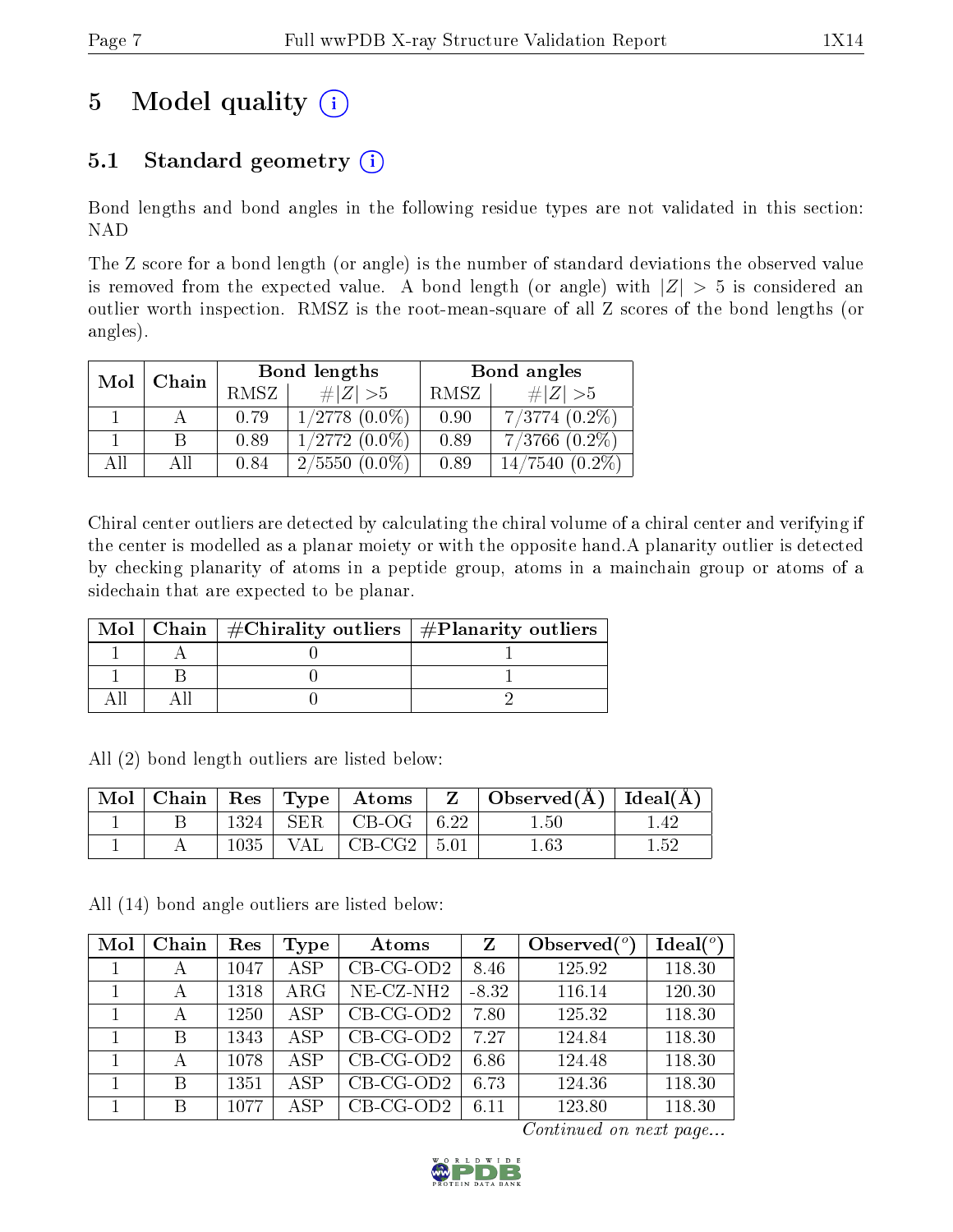| Mol | Chain | Res  | Type       | Atoms        | $\mathbf{Z}$ | Observed $(°)$ | Ideal $(°)$ |
|-----|-------|------|------------|--------------|--------------|----------------|-------------|
|     | А     | 1195 | ASP        | $CB-CG-OD2$  | 5.92         | 123.63         | 118.30      |
|     | B     | 1250 | <b>ASP</b> | $CB-CG-OD2$  | 5.73         | 123.46         | 118.30      |
|     | B     | 1046 | <b>ASP</b> | $CB-CG-OD2$  | 5.40         | 123.16         | 118.30      |
|     | В     | 1352 | <b>ASP</b> | $CB-CG-OD2$  | 5.35         | 123.11         | 118.30      |
|     | А     | 1318 | $\rm{ARG}$ | $NE$ -CZ-NH1 | 5.29         | 122.94         | 120.30      |
|     | А     | 1250 | ASP        | $CB-CG-OD1$  | $-5.27$      | 113.56         | 118.30      |
|     | В     | 1007 | $\rm{ARG}$ | $NE-CZ-NH2$  | $-5.02$      | 117.79         | 120.30      |

There are no chirality outliers.

All (2) planarity outliers are listed below:

| Mol | Chain | Res  |            | Type   Group |
|-----|-------|------|------------|--------------|
|     |       | 1342 | <b>LYS</b> | Peptide      |
|     |       | 1060 | <b>GLY</b> | Peptide      |

### $5.2$  Too-close contacts  $(i)$

In the following table, the Non-H and H(model) columns list the number of non-hydrogen atoms and hydrogen atoms in the chain respectively. The H(added) column lists the number of hydrogen atoms added and optimized by MolProbity. The Clashes column lists the number of clashes within the asymmetric unit, whereas Symm-Clashes lists symmetry related clashes.

|  |      |      |    | Mol   Chain   Non-H   H(model)   H(added)   Clashes   Symm-Clashes |
|--|------|------|----|--------------------------------------------------------------------|
|  | 2734 | 2770 | 19 |                                                                    |
|  | 2728 | 2778 | 25 |                                                                    |
|  |      | 26   |    |                                                                    |
|  | 69   |      |    |                                                                    |
|  | 98   |      |    |                                                                    |
|  | 5673 | 5574 |    |                                                                    |

The all-atom clashscore is defined as the number of clashes found per 1000 atoms (including hydrogen atoms). The all-atom clashscore for this structure is 4.

All (42) close contacts within the same asymmetric unit are listed below, sorted by their clash magnitude.

| Atom-1                                      | Atom-2             | Interatomic<br>distance $(A)$ | Clash.<br>overlap $(A)$ |
|---------------------------------------------|--------------------|-------------------------------|-------------------------|
| 1: A: 1321: THE:HG21                        | 1:B:1151:ARG:HH11  | 1.49                          | ነ 76                    |
| 1:A:1000:HIS:CD2                            | 1: A: 1001: GLY: H | 2.07                          | O 71                    |
| $1 \cdot B \cdot 1011 \cdot THR \cdot HG22$ | 1:B:1012:ASN:ND2   | 2 04                          |                         |

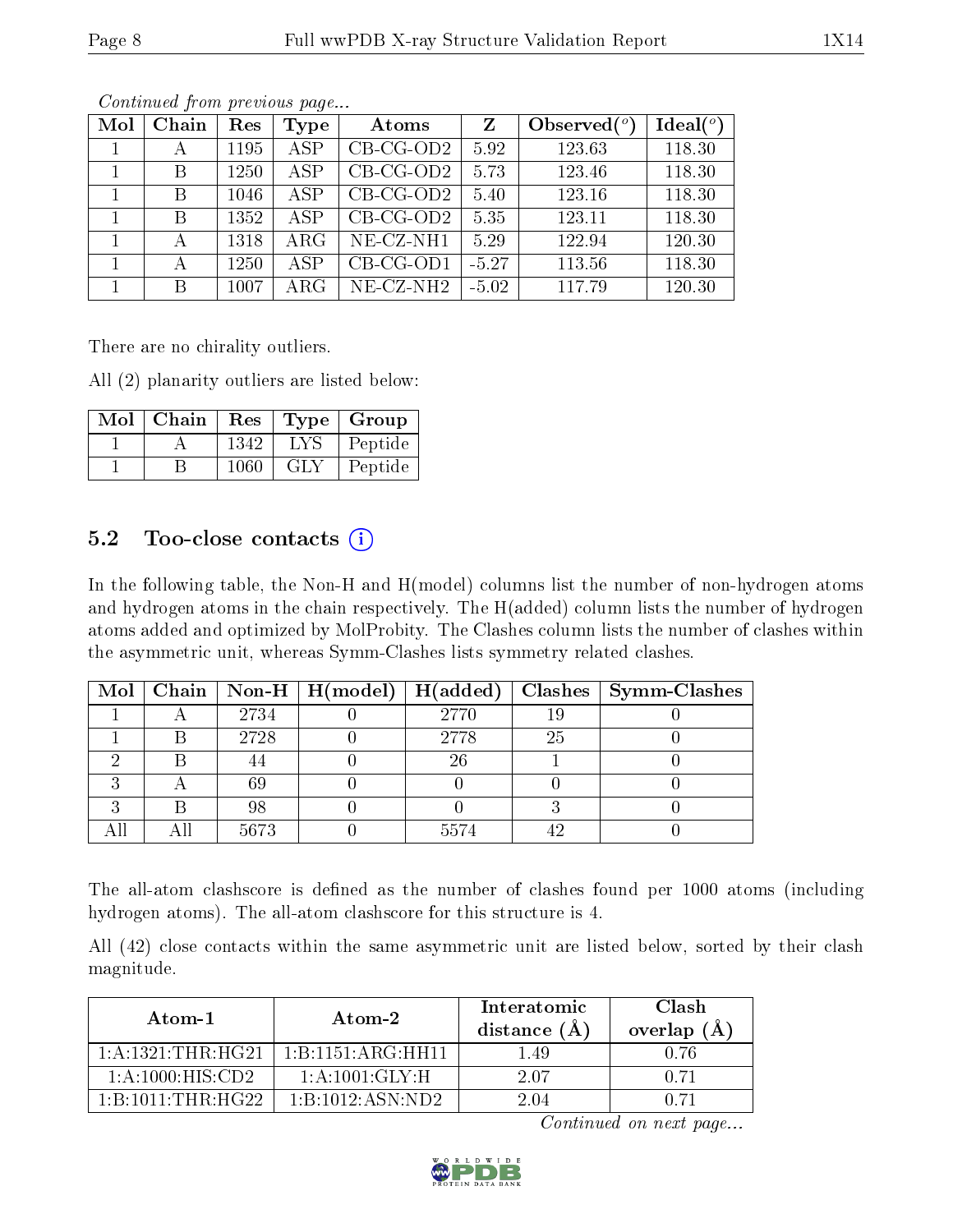| $\mathbf{v}$ and $\mathbf{r}$<br>Atom-1 |                                | Interatomic      | Clash         |  |
|-----------------------------------------|--------------------------------|------------------|---------------|--|
|                                         | Atom-2                         | distance $(\AA)$ | overlap $(A)$ |  |
| $1:$ A:1156: $GLN:$ HE21                | 1: A:1158:THR:CG2              | 2.08             | 0.66          |  |
| 1: A: 1000: HIS: CG                     | 1: A: 1001: GLY: N             | $2.64\,$         | 0.65          |  |
| 1:B:1256:ALA:H                          | 1:B:1291:ASN:HD21              | 1.46             | 0.64          |  |
| 1:B:1141:ALA:HB2                        | 1:B:1284:LEU:HD11              | 1.79             | 0.63          |  |
| 1: A: 1352: ASP:OD1                     | 1: A: 1354: VAL: HG22          | 1.99             | 0.63          |  |
| 1:B:1230:MET:HA                         | 1:B:1231:SER:CB                | 2.31             | 0.61          |  |
| 1:B:1158:THR:HG22                       | 1:B:1160:ALA:H                 | 1.70             | 0.55          |  |
| 1:A:1000:HIS:CD2                        | 1:A:1001:GLY:N                 | 2.76             | $0.54\,$      |  |
| 1:B:1151:ARG:NE                         | 3:B:117:HOH:O                  | 2.41             | 0.54          |  |
| 1:B:1230:MET:HA                         | 1:B:1231:SER:HB2               | 1.89             | 0.53          |  |
| 1:A:1337:LEU:HD21                       | 1:A:1354:VAL:HG21              | 1.89             | 0.53          |  |
| 1:A:1068:ILE:HD11                       | 1: A: 1346: ILE: CD1           | 2.39             | 0.52          |  |
| 1: A: 1156: GLN: NE2                    | 1: A:1158:THR:CG2              | 2.72             | 0.52          |  |
| 1:B:1257:LEU:HD21                       | 1:B:1288:ASN:OD1               | 2.10             | $0.52\,$      |  |
| 1:A:1113:MET:HB3                        | 1: A: 1358: VAL:HG12           | 1.93             | 0.51          |  |
| 1:B:1171:ILE:CD1                        | 1:B:1267:ILE:HD11              | 2.41             | 0.50          |  |
| 1: A: 1321: THR: HG21                   | 1:B:1151:ARG:NH1               | 2.25             | 0.47          |  |
| 1:B:1232:ASP:O                          | 1:B:1233:ALA:HB3               | 2.15             | 0.47          |  |
| 1:B:1113:MET:HG2                        | 1:B:1358:VAL:HG13              | 1.96             | 0.47          |  |
| 1:B:1158:THR:HB                         | 1: B: 1161: GLY: O             | 2.15             | 0.46          |  |
| 1:A:1141:ALA:HB2                        | $1:A:1284:LEU:\overline{HD21}$ | 1.98             | 0.46          |  |
| 1:B:1011:THR:HG22                       | 1:B:1012:ASN:HD22              | 1.77             | 0.46          |  |
| 1:A:1254:THR:HG21                       | 1:A:1267:ILE:HD12              | 1.99             | 0.45          |  |
| 1:B:1254:THR:HG22                       | 1:B:1283:ASP:HA                | 1.98             | 0.45          |  |
| $1: A: 1368: \text{TRP:CD1}$            | 1: A: 1369: PRO: HA            | $2.51\,$         | 0.44          |  |
| 1:A:1337:LEU:CD2                        | 1:A:1354:VAL:HG21              | 2.47             | 0.44          |  |
| 1:B:1238:GLU:OE1                        | 2:B:1395:NAD:N1A               | 2.51             | 0.43          |  |
| 1: A: 1156: GLN: NE2                    | 1: A:1158:THR:HG22             | 2.33             | 0.43          |  |
| 1:A:1138:GLY:HA3                        | 1:A:1179:ALA:HB3               | 2.02             | 0.42          |  |
| 1:B:1087:THR:HB                         | 1:B:1110:VAL:HG12              | 2.01             | 0.42          |  |
| 1:B:1098:ASN:HB3                        | 1:B:1101:LEU:HB3               | 2.02             | 0.42          |  |
| 1:B:1060:GLY:C                          | 1:B:1062:SER:H                 | 2.22             | 0.41          |  |
| 1:B:1151:ARG:NH2                        | 3:B:79:HOH:O                   | 2.53             | 0.41          |  |
| 1:A:1214:LEU:HD11                       | 1: A: 1238: GLU: HA            | 2.01             | 0.41          |  |
| 1:B:1318:ARG:HD3                        | 3:B:12:HOH:O                   | 2.19             | 0.41          |  |
| 1: A: 1136: ILE: CD1                    | 1:A:1323:SER:HA                | 2.50             | 0.41          |  |
| 1:B:1077:ASP:OD1                        | 1:B:1104:LYS:NZ                | 2.45             | 0.41          |  |
| 1:B:1061:ASN:HB3                        | 1:B:1082:LEU:HD13              | 2.02             | 0.41          |  |
| 1:B:1071:LYS:NZ                         | 1:B:1071:LYS:HB3               | 2.36             | 0.40          |  |

There are no symmetry-related clashes.

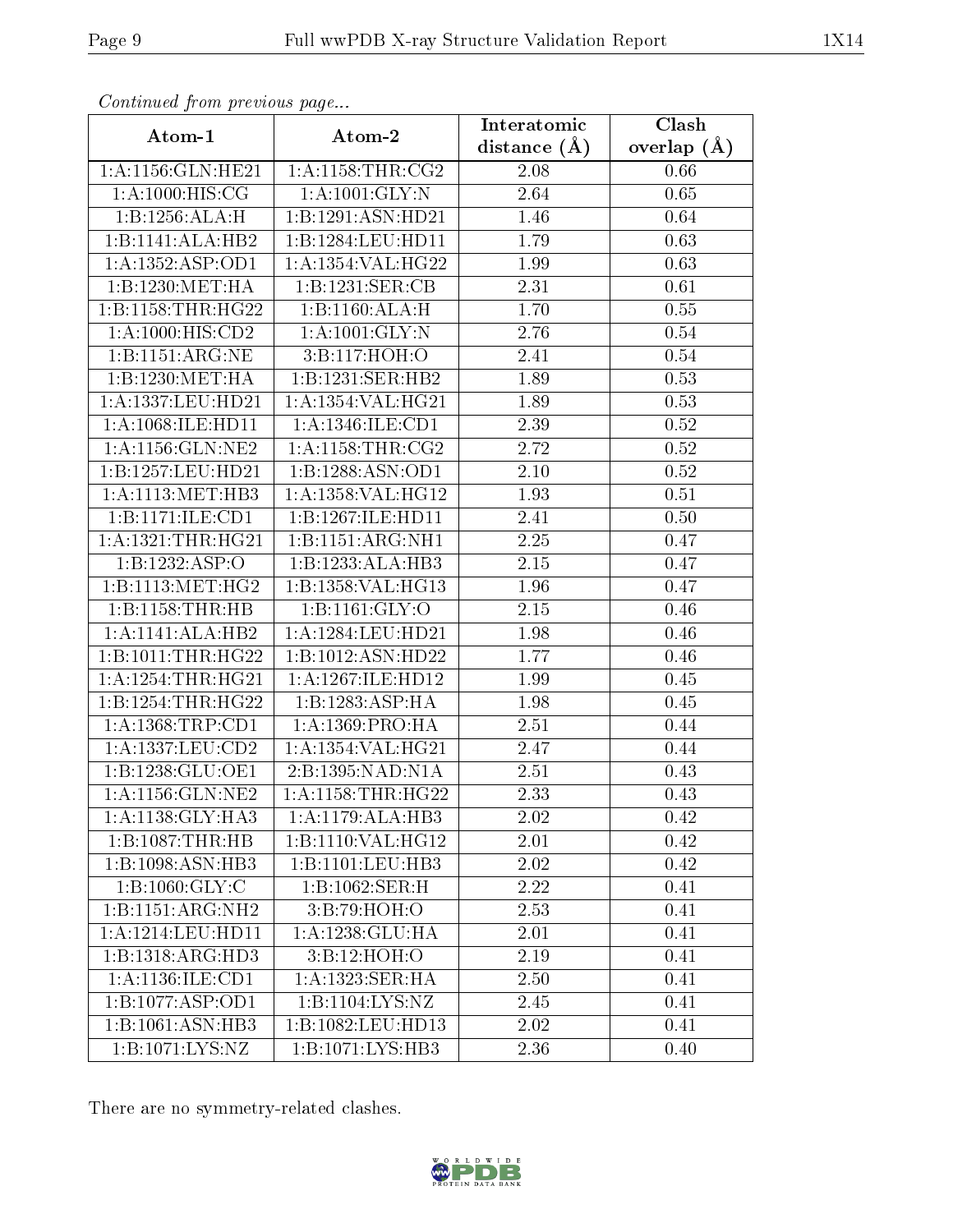### 5.3 Torsion angles (i)

#### 5.3.1 Protein backbone  $(i)$

In the following table, the Percentiles column shows the percent Ramachandran outliers of the chain as a percentile score with respect to all X-ray entries followed by that with respect to entries of similar resolution.

The Analysed column shows the number of residues for which the backbone conformation was analysed, and the total number of residues.

| Mol | Chain | Analysed        | Favoured               | $\blacksquare$ Allowed $\blacksquare$ | Outliers | Percentiles                  |                    |
|-----|-------|-----------------|------------------------|---------------------------------------|----------|------------------------------|--------------------|
|     |       | $362/401(90\%)$ | $ 350(97\%)$           | $12(3\%)$                             |          | $\mid$ 100 $\mid$ 100 $\mid$ |                    |
|     | В     | $360/401(90\%)$ | $ 346(96\%)$           | 14 (4\%)                              | $\theta$ | $\vert$ 100 $\vert$          | 100                |
| All | All   | $722/802(90\%)$ | $^{\prime}$ 696 (96%). | $26(4\%)$                             |          | 100                          | $\blacksquare$ 100 |

There are no Ramachandran outliers to report.

#### 5.3.2 Protein sidechains  $(i)$

In the following table, the Percentiles column shows the percent sidechain outliers of the chain as a percentile score with respect to all X-ray entries followed by that with respect to entries of similar resolution.

The Analysed column shows the number of residues for which the sidechain conformation was analysed, and the total number of residues.

| Mol | Chain | Analysed        | Rotameric   Outliers |           | Percentiles          |
|-----|-------|-----------------|----------------------|-----------|----------------------|
|     |       | $288/317(91\%)$ | 274 (95\%)           | 14 $(5%)$ | 10 <br>25            |
|     |       | $290/317(92\%)$ | 270 $(93%)$          | 20(7%)    | 15                   |
| All | All   | $578/634(91\%)$ | 544 $(94\%)$         | 34 $(6%)$ | $\overline{ }$<br>19 |

All (34) residues with a non-rotameric sidechain are listed below:

| Mol | Chain | Res  | <b>Type</b> |
|-----|-------|------|-------------|
|     |       | 1021 | <b>LYS</b>  |
|     |       | 1027 | LEU         |
|     |       | 1062 | <b>SER</b>  |
|     |       | 1071 | <b>LYS</b>  |
|     | А     | 1101 | LEU         |
|     |       | 1125 | <b>GLN</b>  |
|     |       | 1153 | PHE         |
|     |       | 1157 | ILE         |

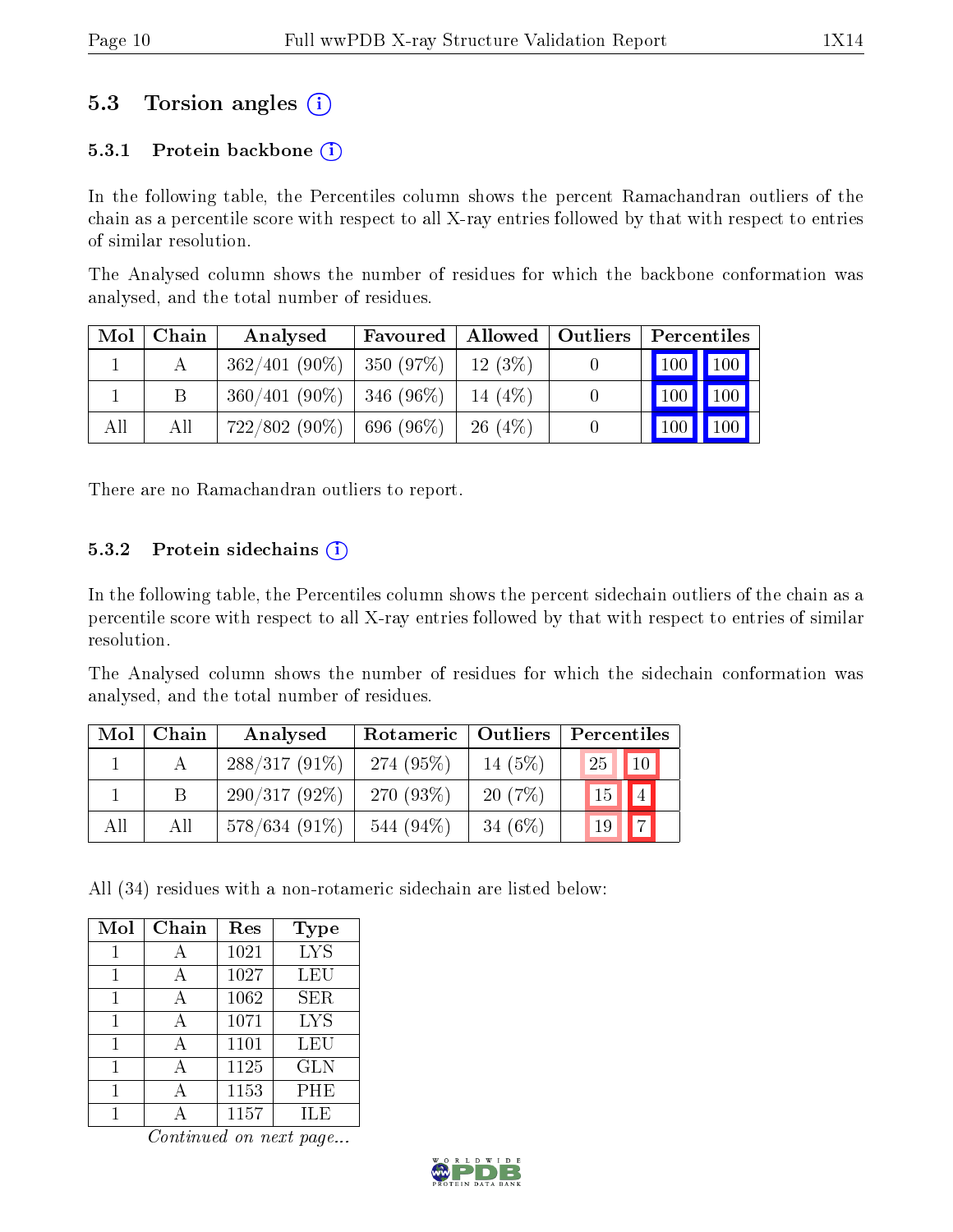| $\overline{\text{Mol}}$ | $\overline{\text{Chain}}$ | Res               | $\overline{\phantom{a}}$<br>Type |
|-------------------------|---------------------------|-------------------|----------------------------------|
| $\mathbf{1}$            | $\overline{\rm A}$        | 1214              | <b>LEU</b>                       |
| $\mathbf{1}$            | $\overline{A}$            | 1216              | PHE                              |
| $\mathbf{1}$            | $\overline{A}$            | 1241              | <b>LEU</b>                       |
| $\overline{1}$          | $\overline{\rm A}$        | 1338              | LEU                              |
| $\mathbf{1}$            | $\overline{A}$            | 1340              | $\overline{\text{LYS}}$          |
| $\overline{1}$          | $\overline{\rm A}$        | 1346              | ILE                              |
| $\mathbf{1}$            | $\overline{\mathrm{B}}$   | 1021              | <b>LYS</b>                       |
| $\mathbf{1}$            | $\overline{\mathrm{B}}$   | 1048              | <b>LYS</b>                       |
| $\overline{1}$          | $\overline{\mathrm{B}}$   | 1059              | GLU                              |
| $\mathbf{1}$            | $\overline{\mathrm{B}}$   | 1085              | PRO                              |
| $\overline{1}$          | $\overline{\mathrm{B}}$   | 1104              | <b>LYS</b>                       |
| $\mathbf{1}$            | $\overline{\mathrm{B}}$   | 1132              | <b>SER</b>                       |
| $\overline{1}$          | $\overline{B}$            | 1153              | PHE                              |
| $\mathbf{1}$            | $\overline{\mathrm{B}}$   | 1202              | $\overline{\mathrm{GLU}}$        |
| $\overline{1}$          | $\overline{\mathrm{B}}$   | $121\overline{5}$ | <b>ASP</b>                       |
| $\mathbf{1}$            | $\overline{\mathrm{B}}$   | 1230              | <b>MET</b>                       |
| $\overline{1}$          | $\overline{\mathrm{B}}$   | 1231              | SER                              |
| $\mathbf{1}$            | B                         | 1232              | ASP                              |
| $\overline{1}$          | $\overline{B}$            | 1247              | $\overline{\text{LYS}}$          |
| $\mathbf{1}$            | $\overline{\mathrm{B}}$   | $126\overline{5}$ | <b>LYS</b>                       |
| $\mathbf{1}$            | $\rm \bar{B}$             | 1287              | $\overline{\text{GLN}}$          |
| $\mathbf{1}$            | $\overline{\mathrm{B}}$   | 1288              | <b>ASN</b>                       |
| $\mathbf{1}$            | B                         | 1337              | LEU                              |
| $\overline{1}$          | $\overline{\mathrm{B}}$   | 1345              | $A\overline{S}\overline{N}$      |
| $\overline{1}$          | $\overline{\mathrm{B}}$   | 1373              | ILE                              |
| $\overline{1}$          | $\overline{\mathrm{B}}$   | 1374              | $\overline{\text{GLN}}$          |

Some sidechains can be flipped to improve hydrogen bonding and reduce clashes. All (9) such sidechains are listed below:

| Mol | Chain | Res  | Type       |
|-----|-------|------|------------|
|     | А     | 1000 | HIS        |
| 1   | A     | 1135 | <b>ASN</b> |
| 1   | А     | 1156 | <b>GLN</b> |
| 1   | А     | 1287 | <b>GLN</b> |
| 1   | В     | 1012 | <b>ASN</b> |
| 1   | В     | 1061 | <b>ASN</b> |
| 1   | В     | 1135 | <b>ASN</b> |
| 1   | R     | 1156 | <b>GLN</b> |
|     |       | 1291 | <b>ASN</b> |

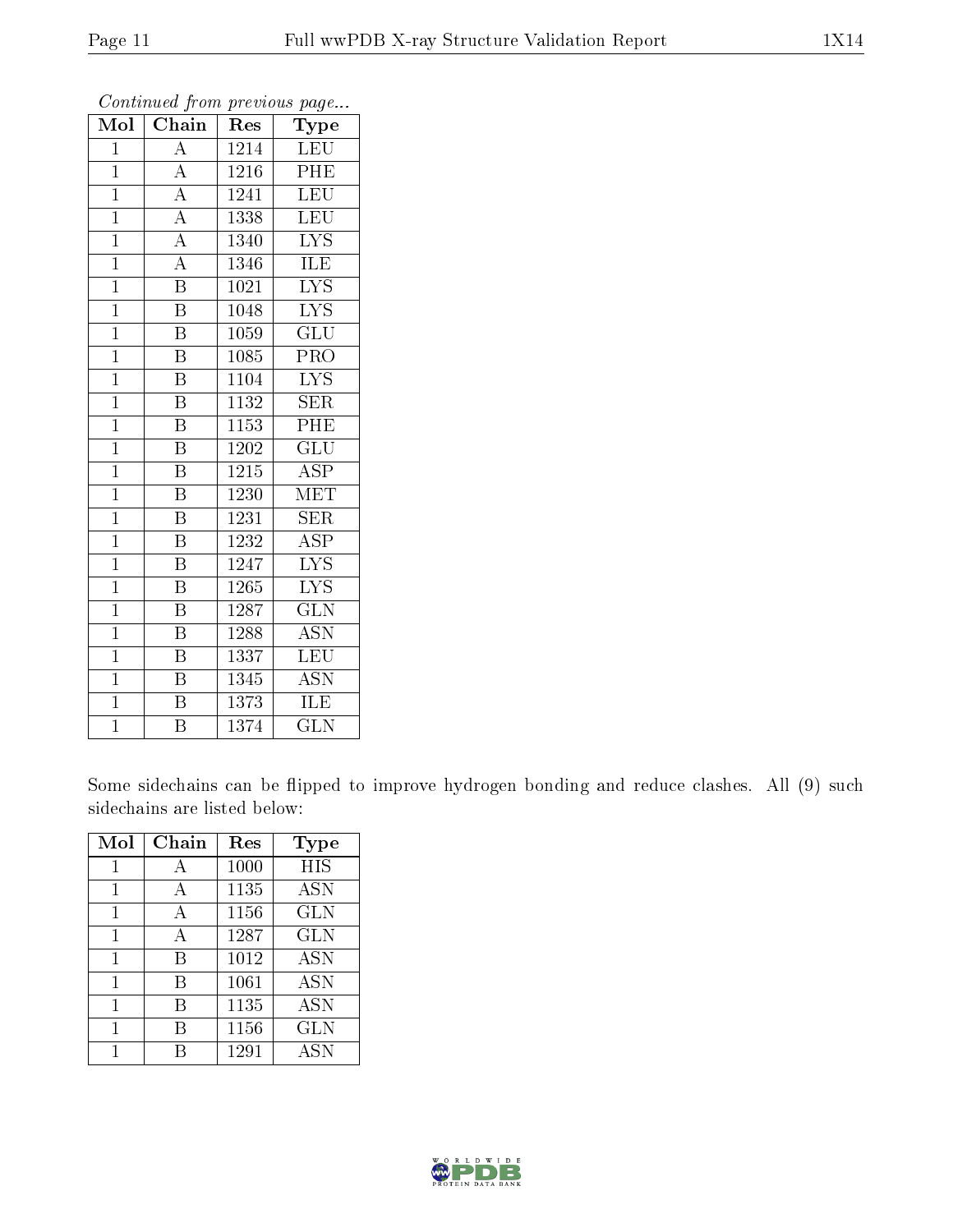#### $5.3.3$  RNA  $(i)$

There are no RNA molecules in this entry.

#### 5.4 Non-standard residues in protein, DNA, RNA chains (i)

There are no non-standard protein/DNA/RNA residues in this entry.

#### 5.5 Carbohydrates (i)

There are no carbohydrates in this entry.

#### 5.6 Ligand geometry  $(i)$

1 ligand is modelled in this entry.

In the following table, the Counts columns list the number of bonds (or angles) for which Mogul statistics could be retrieved, the number of bonds (or angles) that are observed in the model and the number of bonds (or angles) that are defined in the Chemical Component Dictionary. The Link column lists molecule types, if any, to which the group is linked. The Z score for a bond length (or angle) is the number of standard deviations the observed value is removed from the expected value. A bond length (or angle) with  $|Z| > 2$  is considered an outlier worth inspection. RMSZ is the root-mean-square of all Z scores of the bond lengths (or angles).

|                          |     |      | Link |            | Bond lengths |                    |          | Bond angles |                                                        |
|--------------------------|-----|------|------|------------|--------------|--------------------|----------|-------------|--------------------------------------------------------|
| Mol   Type   Chain   Res |     |      |      | Counts     |              | RMSZ   $\# Z  > 2$ |          |             | $\vert$ Counts $\vert$ RMSZ $\vert \#  Z  > 2$ $\vert$ |
|                          | NAD | 1395 |      | 42, 48, 48 | 1.81         | 4(9%)              | 50,73,73 | 1.31        | $\mid 5 \ (10\%) \mid \mid$                            |

In the following table, the Chirals column lists the number of chiral outliers, the number of chiral centers analysed, the number of these observed in the model and the number defined in the Chemical Component Dictionary. Similar counts are reported in the Torsion and Rings columns. '-' means no outliers of that kind were identified.

|     |              | Mol   Type   Chain   Res   Link   Chirals | Torsions                                | Rings |
|-----|--------------|-------------------------------------------|-----------------------------------------|-------|
| NAD | $\perp$ 1395 |                                           | $\frac{6}{26/62/62}$ $\frac{10}{5/5/5}$ |       |

All (4) bond length outliers are listed below:

| Mol | Chain   $\text{Res}$   $\text{Type}$ |      |      | $\boldsymbol{\mathrm{Atoms}}$ |        | Observed $(A)$   Ideal $(A)$ |      |
|-----|--------------------------------------|------|------|-------------------------------|--------|------------------------------|------|
|     |                                      |      |      | $1395$   NAD   O7N-C7N        | - 8.78 | 1.41                         | .24  |
|     |                                      |      |      | $1395$   NAD   C2A-N3A        | 3.89   | 1.38                         | 1.32 |
|     |                                      | 1395 | NAD. | $\mid$ C2A-N1A $\mid$         | -3.63  | .40                          | 1.33 |

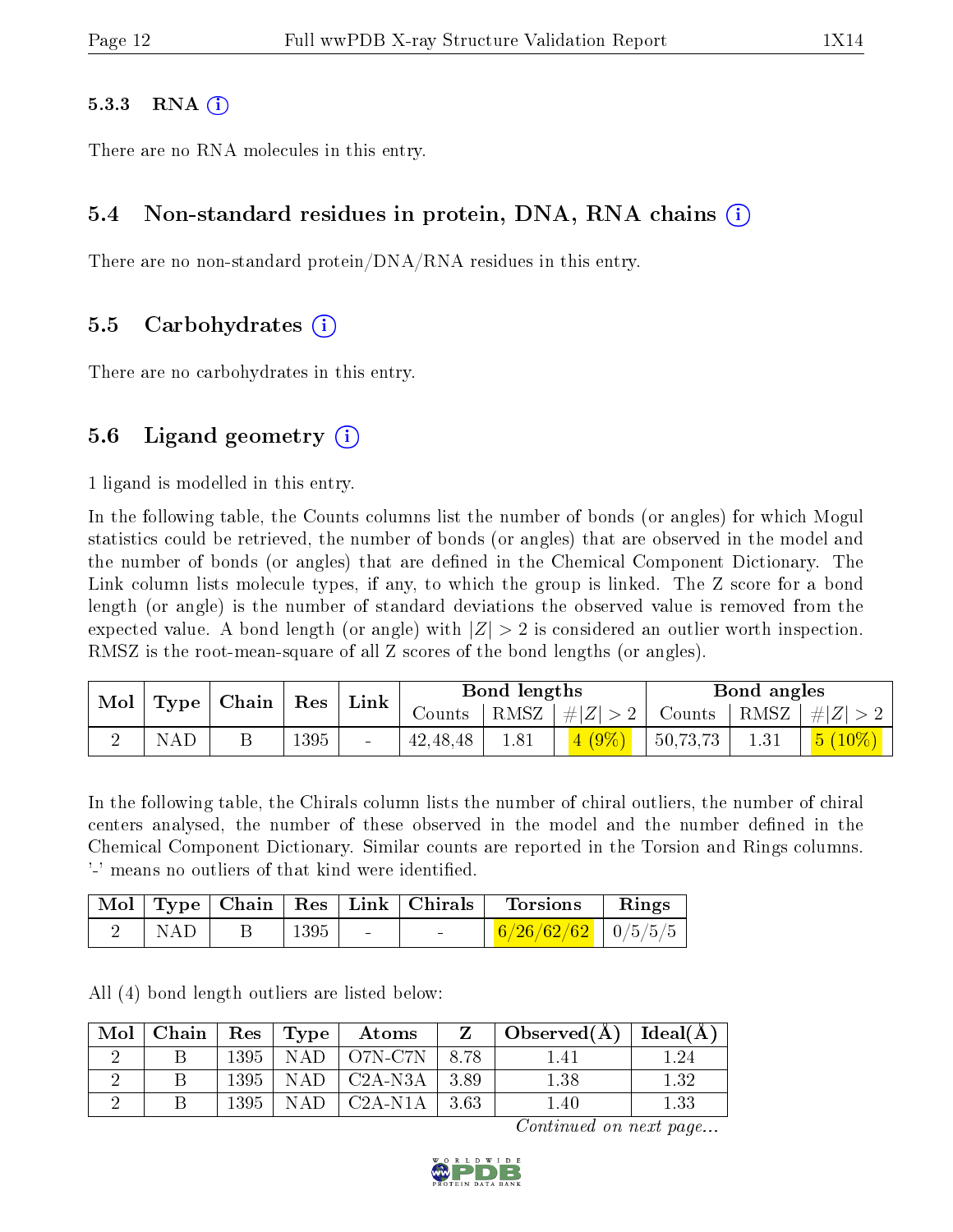|  |  | $\Box$ Mol $\vert$ Chain $\vert$ Res $\vert$ Type $\vert$ Atoms | Observed $(\AA)$   Ideal $(\AA)$ |          |
|--|--|-----------------------------------------------------------------|----------------------------------|----------|
|  |  | $1395$   NAD   C2B-C1B   -2.19                                  | .50                              | $1.53\,$ |

All (5) bond angle outliers are listed below:

| Mol            | Chain | Res  | Type  | Atoms           |         | Observed $\binom{o}{c}$ | Ideal $(°)$ |
|----------------|-------|------|-------|-----------------|---------|-------------------------|-------------|
| -2             | B     | 1395 | NAD   | $N3A-C2A-N1A$   | $-5.29$ | 120.40                  | 128.68      |
| 2              | B     | 1395 | NAD   | $C1B- N9A- C4A$ | $-3.40$ | 120.67                  | 126.64      |
| 2              | B     | 1395 | N A D | C3N-C7N-N7N     | 2.61    | 120.88                  | 117.75      |
| 2              | B     | 1395 | NAD   | O7N-C7N-N7N     | $-2.08$ | 119.62                  | 122.58      |
| $\overline{2}$ | B     | 1395 |       | $O5D$ -C5D-C4D  | 2.03    | 115.99                  | 108.99      |

There are no chirality outliers.

All (6) torsion outliers are listed below:

| Mol           | Chain | Res  | <b>Type</b> | Atoms             |
|---------------|-------|------|-------------|-------------------|
| 2             | В     | 1395 | <b>NAD</b>  | $C5D-O5D-PN-O3$   |
| 2             | B     | 1395 | <b>NAD</b>  | $C3D-C4D-C5D-O5D$ |
| 2             | R     | 1395 | <b>NAD</b>  | $O4D-C4D-C5D-O5D$ |
| $\mathcal{D}$ | R     | 1395 | <b>NAD</b>  | $C5D-O5D-PN-O1N$  |
| 2             | В     | 1395 | <b>NAD</b>  | $C5D-O5D-PN-O2N$  |
| 9             | В     | 1395 | NAD         | $C5B-O5B-PA-O1A$  |

There are no ring outliers.

1 monomer is involved in 1 short contact:

|  |            | Mol   Chain   Res   Type   Clashes   Symm-Clashes |
|--|------------|---------------------------------------------------|
|  | 1395   NAD |                                                   |

The following is a two-dimensional graphical depiction of Mogul quality analysis of bond lengths, bond angles, torsion angles, and ring geometry for all instances of the Ligand of Interest. In addition, ligands with molecular weight > 250 and outliers as shown on the validation Tables will also be included. For torsion angles, if less then 5% of the Mogul distribution of torsion angles is within 10 degrees of the torsion angle in question, then that torsion angle is considered an outlier. Any bond that is central to one or more torsion angles identified as an outlier by Mogul will be highlighted in the graph. For rings, the root-mean-square deviation (RMSD) between the ring in question and similar rings identified by Mogul is calculated over all ring torsion angles. If the average RMSD is greater than 60 degrees and the minimal RMSD between the ring in question and any Mogul-identified rings is also greater than 60 degrees, then that ring is considered an outlier. The outliers are highlighted in purple. The color gray indicates Mogul did not find sufficient equivalents in the CSD to analyse the geometry.

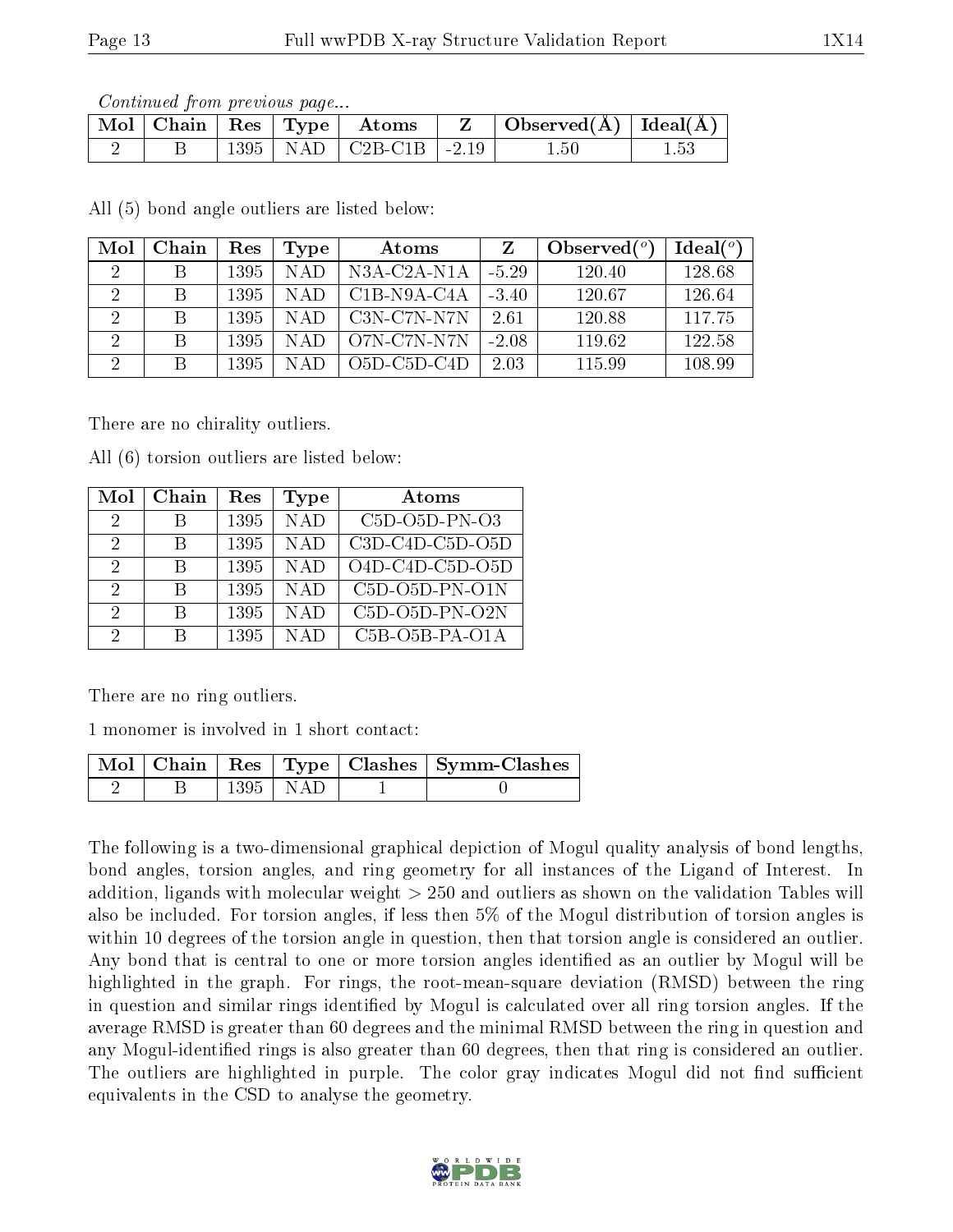

### 5.7 [O](https://www.wwpdb.org/validation/2017/XrayValidationReportHelp#nonstandard_residues_and_ligands)ther polymers (i)

There are no such residues in this entry.

### 5.8 Polymer linkage issues (i)

There are no chain breaks in this entry.

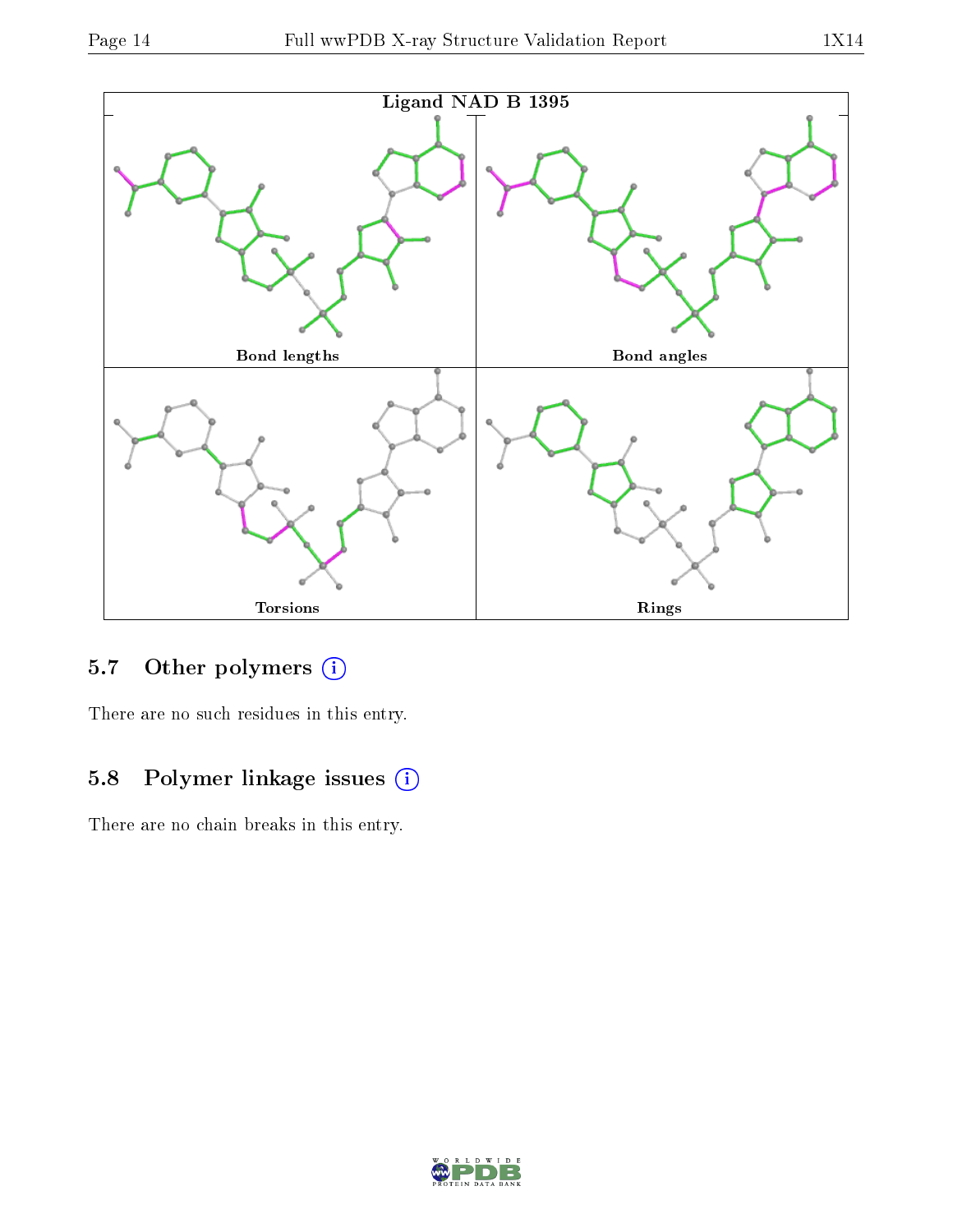# 6 Fit of model and data  $(i)$

### 6.1 Protein, DNA and RNA chains  $(i)$

In the following table, the column labelled  $#RSRZ> 2'$  contains the number (and percentage) of RSRZ outliers, followed by percent RSRZ outliers for the chain as percentile scores relative to all X-ray entries and entries of similar resolution. The OWAB column contains the minimum, median,  $95<sup>th</sup>$  percentile and maximum values of the occupancy-weighted average B-factor per residue. The column labelled ' $Q< 0.9$ ' lists the number of (and percentage) of residues with an average occupancy less than 0.9.

| Mol | Chain | Analysed        | ${ <\hspace{-1.5pt}{\mathrm{RSRZ}} \hspace{-1.5pt}>}$ | $\rm \#RSRZ{>}2$       | $\mid$ OWAB( $\rm \AA^2) \mid$ | $\rm Q\textcolor{black}{<}0.9$ |
|-----|-------|-----------------|-------------------------------------------------------|------------------------|--------------------------------|--------------------------------|
|     |       | $366/401(91\%)$ | 0.25                                                  | $22(6\%)$ 21<br>$-128$ | 18, 37, 56, 64                 |                                |
|     |       | $364/401(90\%)$ | 0.16                                                  | $15(4\%)$ 37<br>44     | 20, 34, 54, 80                 |                                |
| All | All   | $730/802(91\%)$ | 0.20                                                  | 37 (5%)<br> 35 <br> 28 | 18, 36, 56, 80                 |                                |

All (37) RSRZ outliers are listed below:

| Mol            | Chain                   | Res                   | Type                    | <b>RSRZ</b>      |
|----------------|-------------------------|-----------------------|-------------------------|------------------|
| $\mathbf{1}$   | А                       | 1000                  | HIS                     | 6.6              |
| $\mathbf{1}$   | $\boldsymbol{B}$        | 1231                  | SER                     | 4.6              |
| $\overline{1}$ | B                       | 1215                  | $\overline{\text{ASP}}$ | 4.6              |
| $\overline{1}$ | $\boldsymbol{A}$        | 1215                  | ASP                     | $4.5\,$          |
| $\overline{1}$ | $\overline{\mathrm{B}}$ | 1232                  | $\overline{\text{ASP}}$ | 4.4              |
| $\overline{1}$ | $\boldsymbol{A}$        | 1216                  | PHE                     | 4.2              |
| $\overline{1}$ | B                       | 1260                  | <b>GLY</b>              | 3.9              |
| $\overline{1}$ | B                       | 1230                  | MET                     | 3.8              |
| $\overline{1}$ | $\boldsymbol{A}$        | 1122                  | <b>SER</b>              | 3.8              |
| $\overline{1}$ | $\overline{\mathrm{B}}$ | $13\overline{75}$     | <b>VAL</b>              | $\overline{3.7}$ |
| $\mathbf{1}$   | $\boldsymbol{B}$        | 1237                  | $\overline{ALA}$        | 3.4              |
| $\overline{1}$ | $\overline{\rm A}$      | 1123                  | $\overline{\rm{ARG}}$   | $\overline{3.1}$ |
| $\overline{1}$ | $\overline{\mathrm{B}}$ | 1259                  | PRO                     | $\overline{3.1}$ |
| $\overline{1}$ | $\boldsymbol{A}$        | 1121                  | ILE                     | $\overline{3.1}$ |
| $\overline{1}$ | $\overline{\rm A}$      | 1090                  | <b>VAL</b>              | 3.0              |
| $\overline{1}$ | Β                       | 998                   | <b>HIS</b>              | 3.0              |
| $\overline{1}$ | $\overline{\mathrm{B}}$ | 1374                  | $\overline{\text{GLN}}$ | 3.0              |
| $\overline{1}$ | A                       | 1341                  | GLU                     | $2.8\,$          |
| $\overline{1}$ | $\boldsymbol{A}$        | 1232                  | <b>ASP</b>              | 2.8              |
| $\overline{1}$ | B                       | 1070                  | LEU                     | $2.6\,$          |
| $\overline{1}$ | $\overline{\rm A}$      | 1070                  | <b>LEU</b>              | 2.6              |
| $\overline{1}$ | Β                       | 1258                  | ILE                     | $2.5\,$          |
| $\overline{1}$ | $\overline{\rm A}$      | 1331                  | <b>LEU</b>              | $2.\overline{5}$ |
| $\overline{1}$ | Β<br>$\sim$             | 1157<br>$\rightarrow$ | ILE<br>$\mathbf{r}$     | 2.4              |

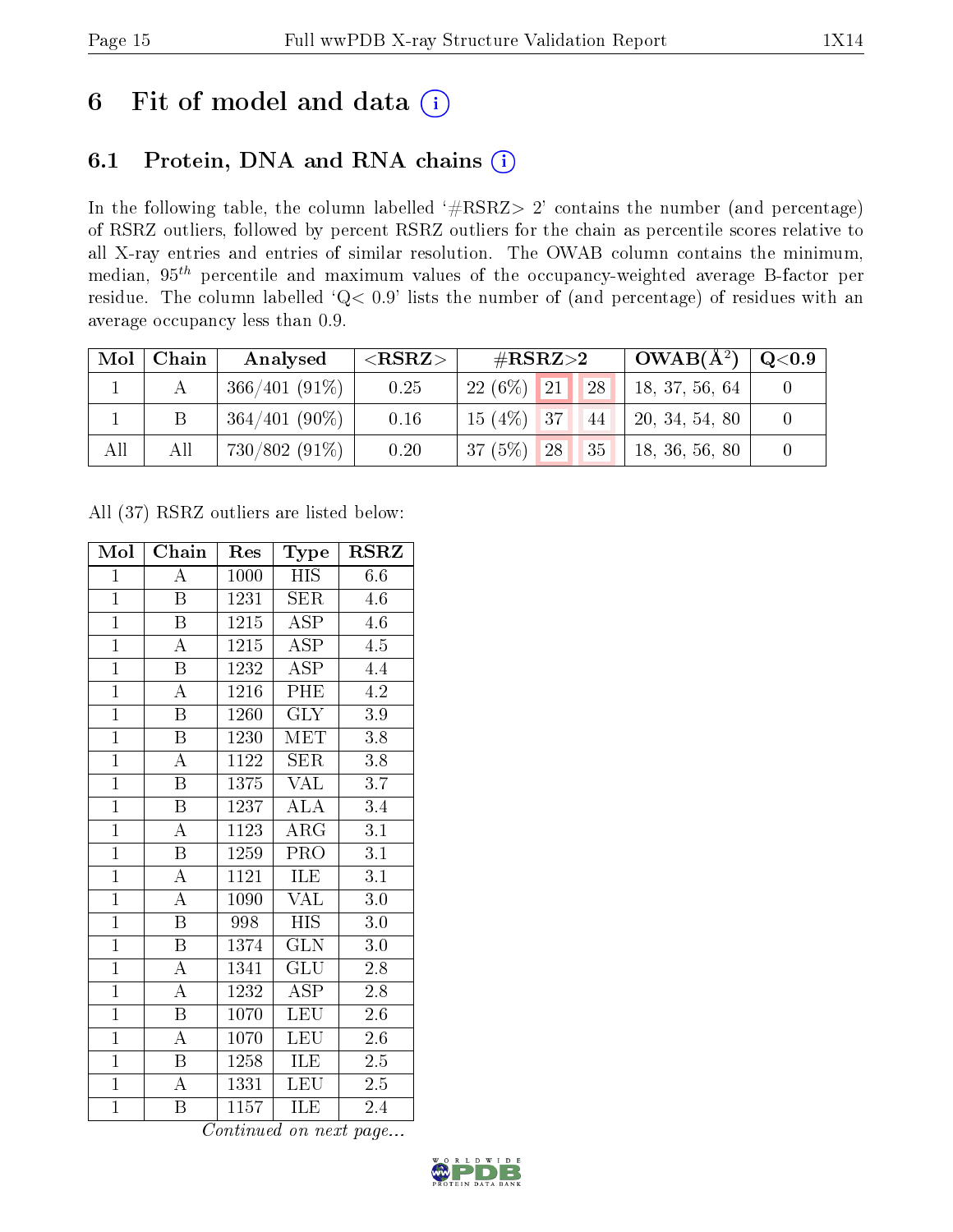| Mol          | Chain          | Res  | <b>Type</b> | <b>RSRZ</b> |
|--------------|----------------|------|-------------|-------------|
| $\mathbf 1$  | Β              | 1261 | <b>LYS</b>  | 2.4         |
| 1            | А              | 1260 | GLY         | 2.3         |
| $\mathbf{1}$ | В              | 1233 | ALA         | 2.3         |
| $\mathbf{1}$ | А              | 1235 | ILE         | 2.3         |
| $\mathbf 1$  | А              | 1287 | GLN         | 2.3         |
| $\mathbf{1}$ | А              | 1107 | GLU         | 2.2         |
| $\mathbf{1}$ | $\overline{A}$ | 1335 | LEU         | 2.2         |
| $\mathbf{1}$ | A              | 1351 | <b>ASP</b>  | 2.2         |
| $\mathbf{1}$ | А              | 1103 | GLN         | 2.0         |
| $\mathbf{1}$ | $\overline{A}$ | 1253 | <b>VAL</b>  | 2.0         |
| 1            | А              | 1363 | ALA         | 2.0         |
| $\mathbf{1}$ | А              | 1089 | LEU         | 2.0         |
| 1            | А              | 1258 | ILE         | 2.0         |

### 6.2 Non-standard residues in protein, DNA, RNA chains  $(i)$

There are no non-standard protein/DNA/RNA residues in this entry.

#### 6.3 Carbohydrates  $(i)$

There are no carbohydrates in this entry.

#### 6.4 Ligands  $(i)$

In the following table, the Atoms column lists the number of modelled atoms in the group and the number defined in the chemical component dictionary. The B-factors column lists the minimum, median,  $95<sup>th</sup>$  percentile and maximum values of B factors of atoms in the group. The column labelled  $Q< 0.9$ ' lists the number of atoms with occupancy less than 0.9.

|     |      |                                                                                    |  | $\mid$ Mol $\mid$ Type $\mid$ Chain $\mid$ Res $\mid$ Atoms $\mid$ RSCC $\mid$ RSR $\mid$ B-factors(A <sup>2</sup> ) $\mid$ Q<0.9 |  |
|-----|------|------------------------------------------------------------------------------------|--|-----------------------------------------------------------------------------------------------------------------------------------|--|
| NAD | 1395 | $\begin{array}{ c c c c c c c c } \hline 44/44 & 0.91 & 0.15 \ \hline \end{array}$ |  | 42,51,77,77                                                                                                                       |  |

The following is a graphical depiction of the model fit to experimental electron density of all instances of the Ligand of Interest. In addition, ligands with molecular weight  $> 250$  and outliers as shown on the geometry validation Tables will also be included. Each fit is shown from different orientation to approximate a three-dimensional view.